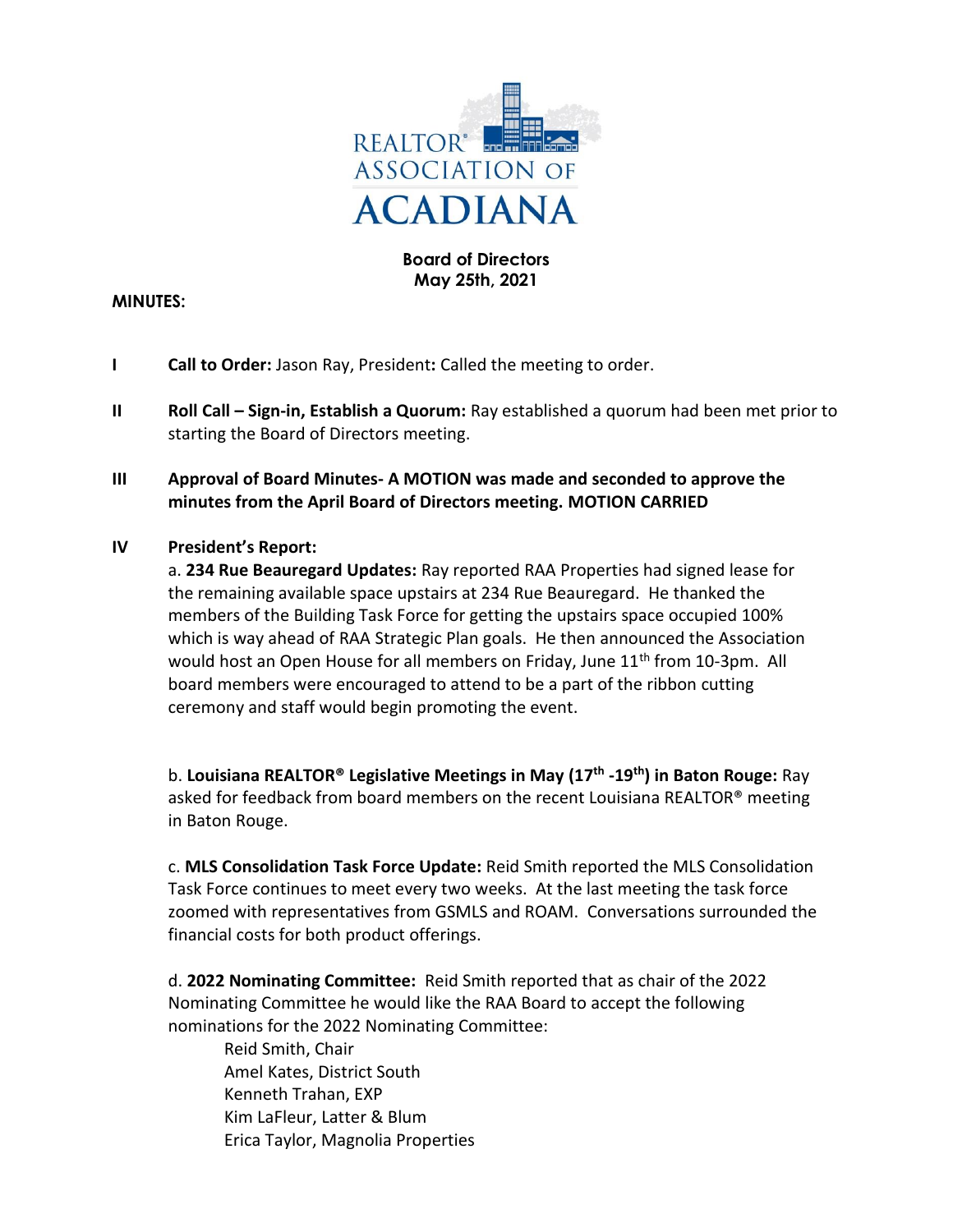**A MOTION was made and seconded to Approve these above members for the 2022 Nominating Committee MOTION CARRIED**

e. **Joint Luncheon with AHBA/ AMLA on Tuesday, June 15th at the Truss Room**: Susan Holliday CEO reported on the June Joint Industry luncheon with AHBA and AMLA on Tuesday, June 15<sup>th</sup> at the Truss Room. She reported the cost to attend was \$25 per member. Speaker would be Stephen Wagesback with LABI. The event will also feature a drive to collect  $1<sup>st</sup>$  Night Bags for foster kids for a new AHBA shelter related charity called Foster the Love.  $1<sup>st</sup>$  night bags are given to foster kids when they leave their family and are placed with a foster family.

**A MOTION was made and seconded to approve the following: Any RAA member who registers to attend the upcoming Joint Industry Luncheon and brings a 1st night bag to the event will be given back their \$25 registration fee at the event. MOTION CARRIED**

f. **Request from the ACPAT** : Ray referred board members to minutes for a recent ACPAT meeting where the group had requested the RAA board consider waiving any reinstatement fees for Affiliate members for 2021.

**A MOTION was made and seconded to accept the recommendation from the ACPAT committee to waive any reinstatement fees for Affiliates through 2021. In addition, staff will refund any reinstatement fees already collected from any Affiliate member for 2021. MOTION CARRIED**

g. **Report from the Professional Standards Committee:**

**A MOTION was made and seconded to Enter into Executive Session. MOTION CARRIED.**

**A MOTION was made and seconded to exit Executive Session. MOTION CARRIED**

**A MOTION was made and seconded to accept the report from the Professional Standards Committee on the Ethics hearing which took place in April of 2021. MOTION CARRIED**

#### **V Treasurer's Report:**

RAA Treasurer, Cindy Herring reported on the REALTOR® Association of Acadiana and RAA Properties, LLC current financial position. She stated the Association membership numbers were trending upwards noting that from Jan-May 2021 compared to same time frame in 2020 the Association is up 25 members. She then referred board members to the May call sheet for new members and asked board members to make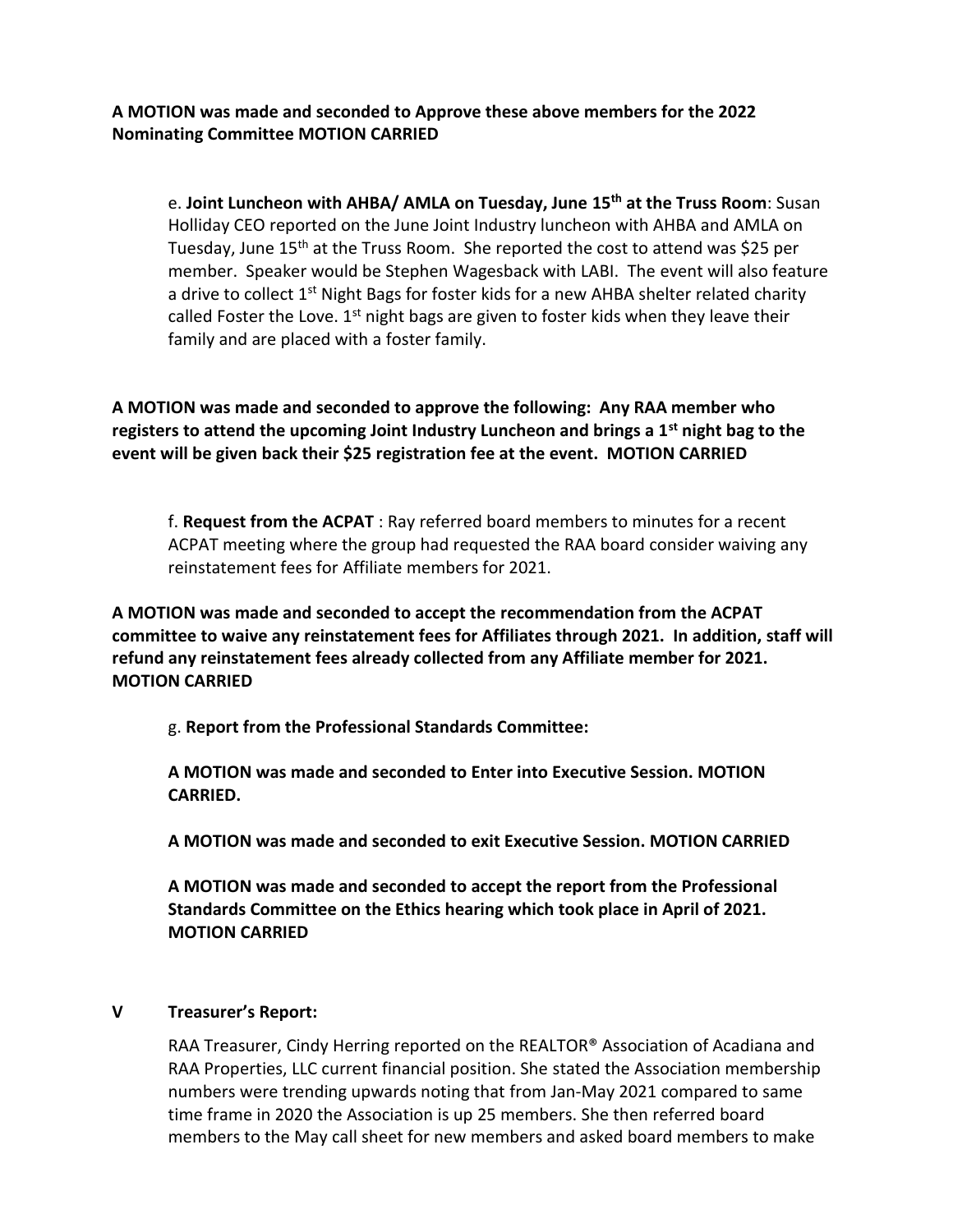their calls to their designated people. In reviewing the 2021 financials for the REALTOR® Association of Acadiana she noted two items: (1.) RAA had applied for and received a Safety Grant from Louisiana REALTORS<sup>®</sup> for approximately \$4700. These funds would be placed against the association's costs for the Forewarn app. (2). Herring then noted the Association had been unable to reach anyone with The Daily Advertiser regarding our contractual agreement with the paper. Our general counsel, Paige Beyt would be sending them a legal notice regarding these past due monies owed to RAA. In concluding her report, Herring stated the RAA's investments at Prudential were at \$767,017.77as of April 30<sup>th</sup>.

## **A MOTION was made and seconded to accept the Treasurer's report as presented. MOTION CARRIED**

#### **VI Committee Reports:**

a. **YPN**: Tyler Albrecht: reported on the recent successful trivia Night event the YPN section held. The next YPN Morning Buzz is scheduled for Thursday, June 10<sup>th</sup> at the Room at Corner Bar.

## **A MOTION was made and seconded to accept the YPN update as presented. MOTION CARRIED**

b. **MLS**: Lindsey Fitzgerald: Fitzgerald reviewed with the board the MLS minutes from May. She discussed each motion made by the committee at length with the board members.

# **A MOTION was made and seconded to approve the MLS minutes as presented. MOTION CARRIED**

c. **RCA**: Bart Broussard reported the section was hosting a luncheon with representatives from Broussard and that former RAA staffer, Mary Sliman would be presenting on working with LCG when developing property.

## **A MOTION was made and seconded to accept the RCA update as presented. MOTION CARRIED**

## **VII CEO Report**:

a. Staff Update: Holliday reported she was still in the process of securing staff for current staff member's maternity leave. She also reported that this week she and Julie were working on the conversion of the accounting function for the Association to bruin & Associates.

**VIII Calendar of Upcoming Events: Jason Ray ended the meeting with reminder for the upcoming events the RAA would be hosting.**